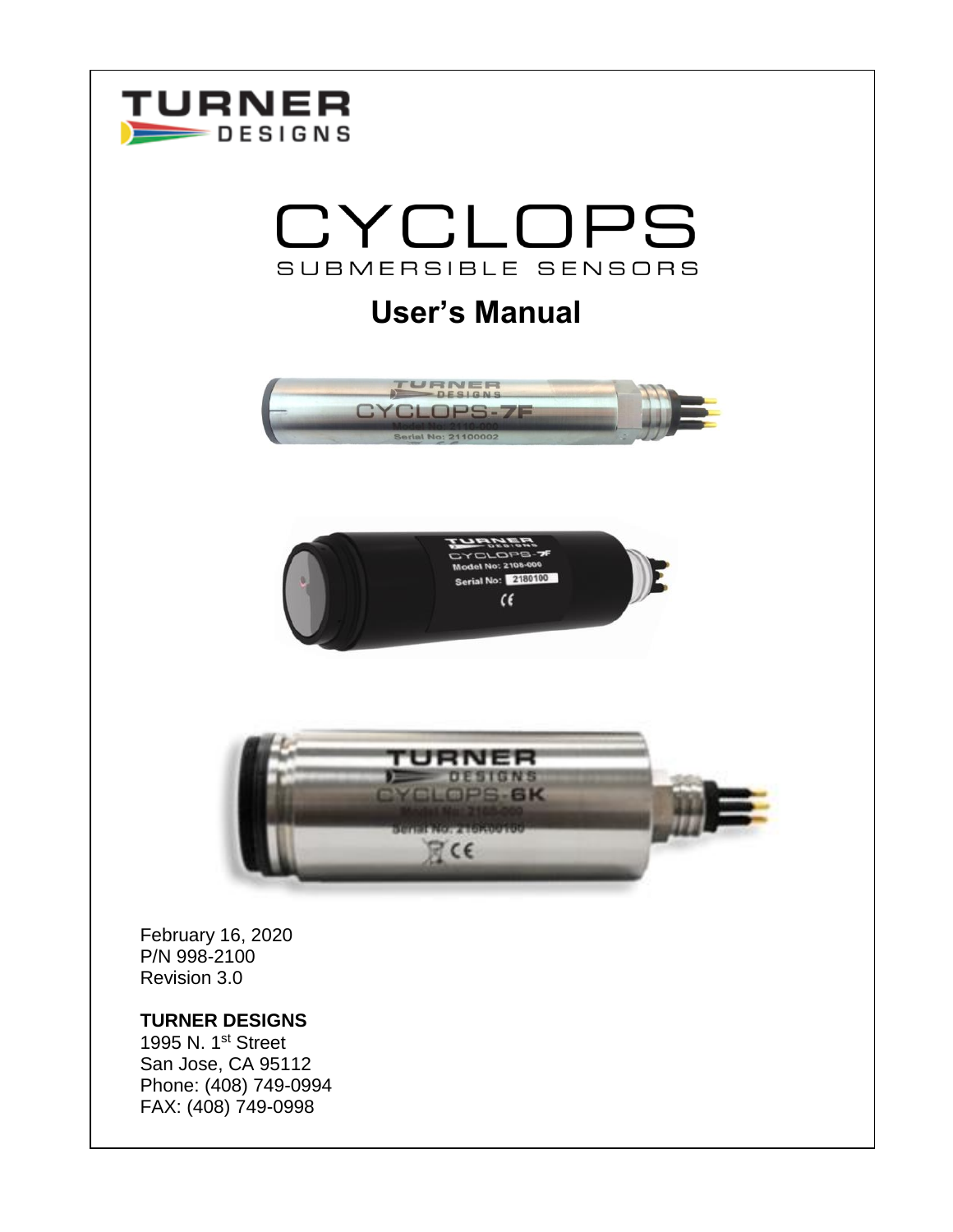# **Table of Contents**

| 1. | 1.1        | <b>Introduction</b><br>Description                                                                                                                                                                                                      | 4                                       |
|----|------------|-----------------------------------------------------------------------------------------------------------------------------------------------------------------------------------------------------------------------------------------|-----------------------------------------|
| 2. | 2.1<br>2.2 | <b>Inspection and Setup</b><br><b>Instrument Checklist</b><br><b>Housing Configurations</b>                                                                                                                                             | 5<br>5                                  |
|    | 2.3<br>2.4 | <b>Optional Accessories</b><br>Functional Test for Cyclops with connector                                                                                                                                                               | 6<br>$\overline{7}$                     |
| 3. | 3.1<br>3.3 | <b>Measurements with the Cyclops</b><br>Introduction<br>3.2 Setting the Gain<br><b>Gain Determination Procedure</b><br>3.2.1<br><b>Static Gain Control</b><br>3.2.2<br>3.2.3<br>Auto Gaining<br><b>Direct Concentration Calibration</b> | 8<br>8<br>8<br>9<br>$\overline{9}$<br>9 |
|    |            | 3.3.1<br>Direct Concentration Calibration for Chlorophyll Cyclops<br>Direct Concentration Calibration for Turbidity Cyclops<br>3.3.2                                                                                                    | 10<br>10                                |
|    |            | $M$ eintenenee enal $M$ errentu                                                                                                                                                                                                         |                                         |

| 4. | <b>Maintenance and Warranty</b> |                                          |    |  |  |
|----|---------------------------------|------------------------------------------|----|--|--|
|    | 4.1                             | Maintenance                              | 11 |  |  |
|    |                                 | 4.1.1 Rinsing                            | 11 |  |  |
|    |                                 | Care for the bulkhead connector<br>4.1.2 | 11 |  |  |
|    |                                 | 4.1.3 Cleaning the Optics                | 11 |  |  |
|    | 4.2                             | <b>Warranty Terms</b>                    | 11 |  |  |
|    | 4.3                             | <b>Warranty Service</b>                  | 12 |  |  |
|    | 4.4                             | Out of Warranty Service                  | 12 |  |  |

# **Appendices**

| A  | <b>Specifications</b>                                  | 14 |
|----|--------------------------------------------------------|----|
| В  | <b>Recommended Measurement Practices</b>               | 15 |
| C  | <b>Wiring Guide</b>                                    | 16 |
|    | Pigtail Cable and Connector Information                | 17 |
| E  | Controlling the Gain                                   | 18 |
| F. | Linear Range, Quenching and Temperature Considerations | 19 |
| G  | Functional Test for Cyclops with no Connector          | 20 |
| н  | Using the Cyclops Submersible Sensor with the DataBank | 21 |
|    |                                                        |    |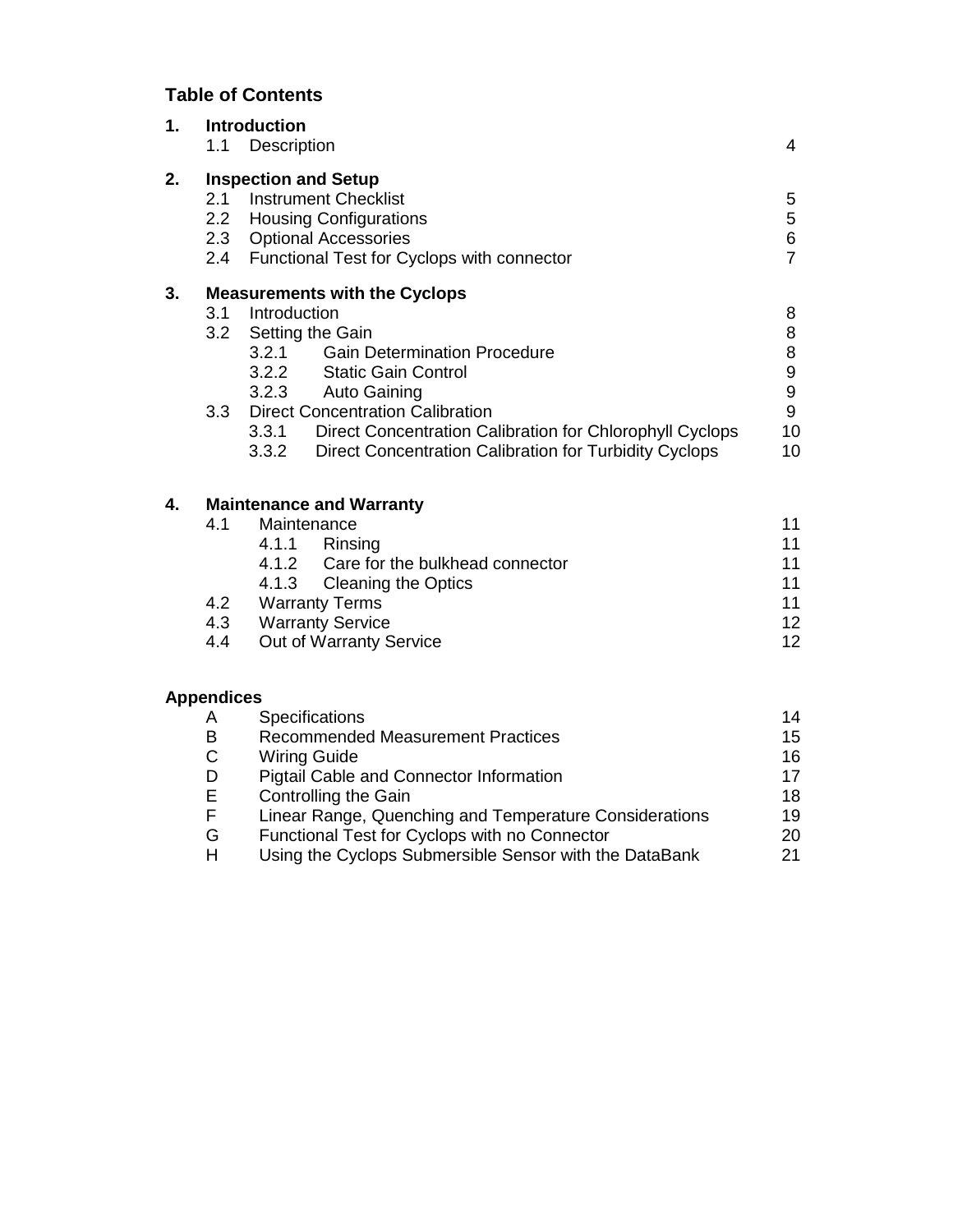

# **WASTE ELECTRICAL AND ELECTRONIC EQUIPMENT (WEEE) DIRECTIVE**

Turner Designs is in the business of designing and selling products that benefit the well-being of our environment. Accordingly, we are concerned with preserving the surroundings wherever our instruments are used and happy to work with customers by complying with the WEEE Directive to reduce the environmental impact resulting from the use of our products.

### **WEEE Return Process:**

To arrange the return of an end-of-life product, proceed as follows:

If you purchased your instrument through a Turner Designs Distributor please contact your local representative. They will instruct you where to return the end-oflife product.

If you purchased your instrument directly from Turner Designs please contact Turner Designs Customer Service By Phone: 1-408-212-4041 or Toll Free: (877) 316.8049 By Email: Customer Service at [support@turnerdesigns.com](mailto:support@turnerdesigns.com) Turner Designs will provide a WEEE RMA Number, a Shipping Account Number, and a Ship to Address. Package and ship the product back to Turner Designs.

The product will be dealt with per Turner Designs' end-of-life recycling program in an environmentally friendly way.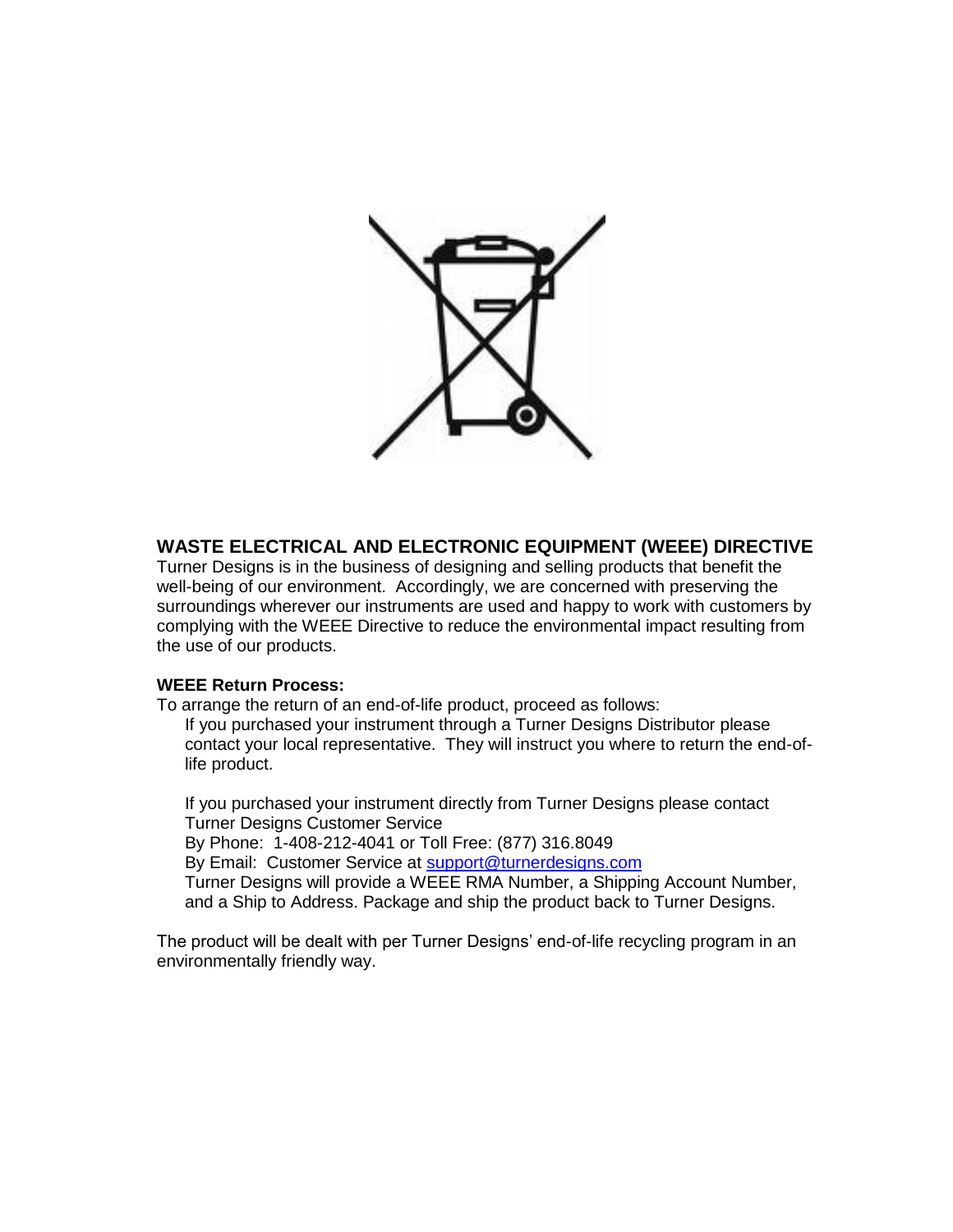## **1. Introduction**

### 1.1 Description

The Turner Designs Cyclops Submersible Sensor is an accurate single-channel detector that can be used for many different applications. It is designed for integration into multi-parameter systems from which it receives power and delivers a voltage output proportional to the concentration of the fluorophore, particle, or compound of interest.

The Cyclops voltage output can be correlated to concentration values by calibrating with a standard of known concentration.

**Effective April 1, 2017 all Cyclops-7 shipping will be Cyclops-7F. Updated to have a faster settling time, Cyclops-7F is ready to make measurements 1 second after power up.**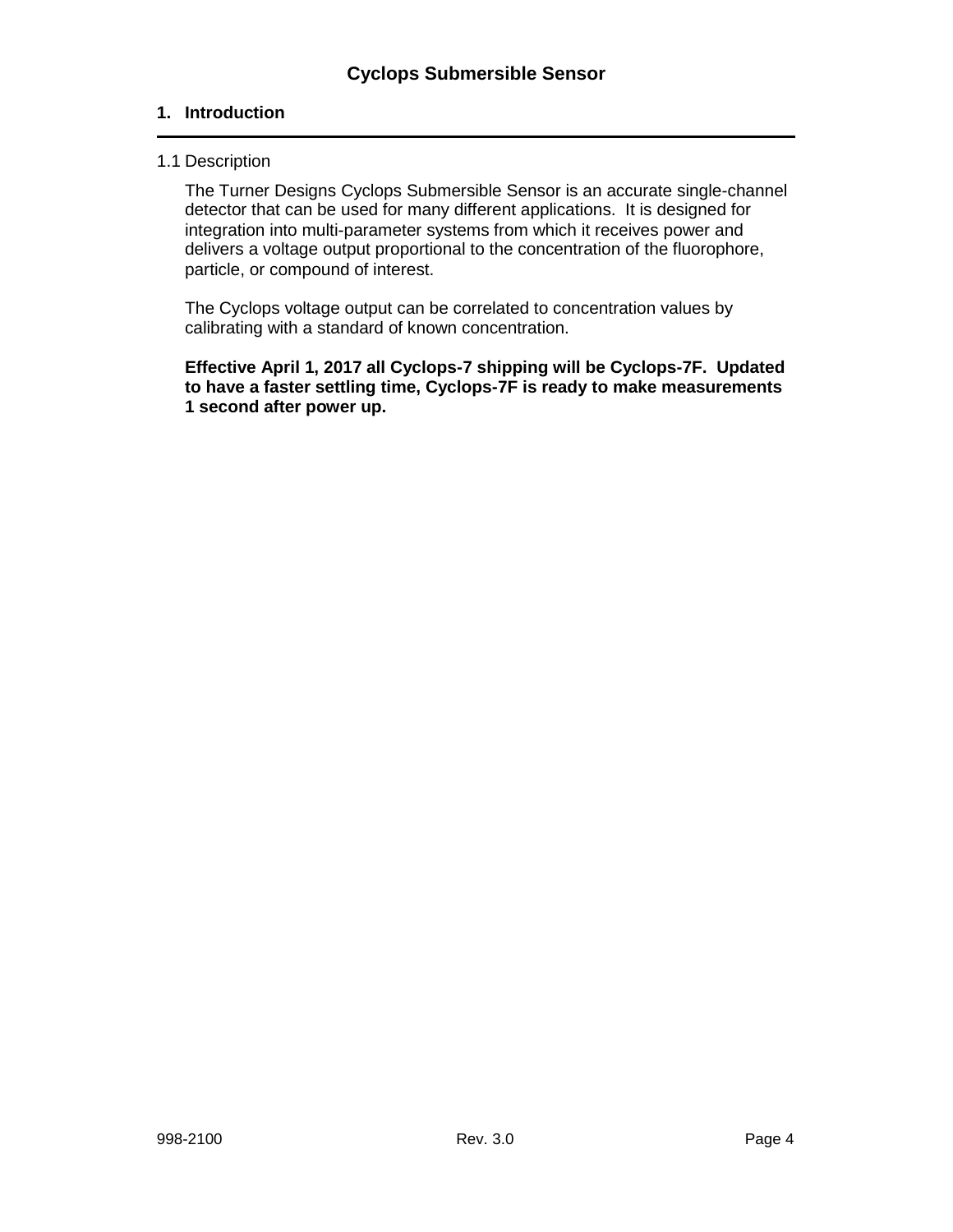# **2. Inspection and Setup**

### 2.1 Instrument Checklist

The Cyclops Submersible Sensor shipment package consists of:

- Cyclops Submersible Sensor: Configured and factory scaled for the specified analysis (see Identification Letter stamped on the connector for specified analysis):
	- $-$  "C" = Chlorophyll
	- $-$  "R" = Rhodamine
	- $-$  "F" = Fluorescein
	- $-$  "P" = Phycocyanin
	- $-$  "E" = Phycoerythrin
	- $-$  "U" = CDOM / FDOM
	- $-$  "O" = Crude Oil
	- $-$  "B" = Optical Brighteners
	- $-$  "T" = Turbidity
	- $-$  "G" = Refined Fuels
	- $-$  "A" = PTSA
	- $-$  "L" = Tryptophan
	- $-$  "D" = Red Excitation



Test Criteria

2.2 Housing Configurations:

- Stainless Steel Cyclops-7F (P/N: 2110-000-"Identification Letter") Stainless Steel Cyclops-7 (P/N: 2100-000-"Identification Letter")
- Plastic or Titanium housings (recommended for highly corrosive environments or long term deployments). Titanium Cyclops-7F (P/N: 2110-000-"Identification Letter" T) Plastic Cyclops-7F (P/N: 2118-000-"Identification Letter") Plastic Cyclops-7F with Titanium connector (P/N: 2118-000-"Identification Letter"T) Titanium Cyclops-7 (P/N: 2100-000-"Identification Letter" T) Plastic Cyclops-7 (P/N: 2108-000-"Identification Letter") Plastic Cyclops-7 with Titanium connector (P/N: 2108-000-"Identification Letter"T)
- 6000 meter Cyclops-**6K (**P/N: 2160-000-"Identification Letter")
- No Connector Cyclops-7F (P/N: 2110-000-"Identification Letter"-NC). No Connector Cyclops-7 (P/N: 2100-000-"Identification Letter"-NC). Refer to Appendix G for wiring and functional testing.

2.3 Optional Accessories include:

 Cyclops Pigtail Cables with Locking Sleeve *(see Appendix D for more information)*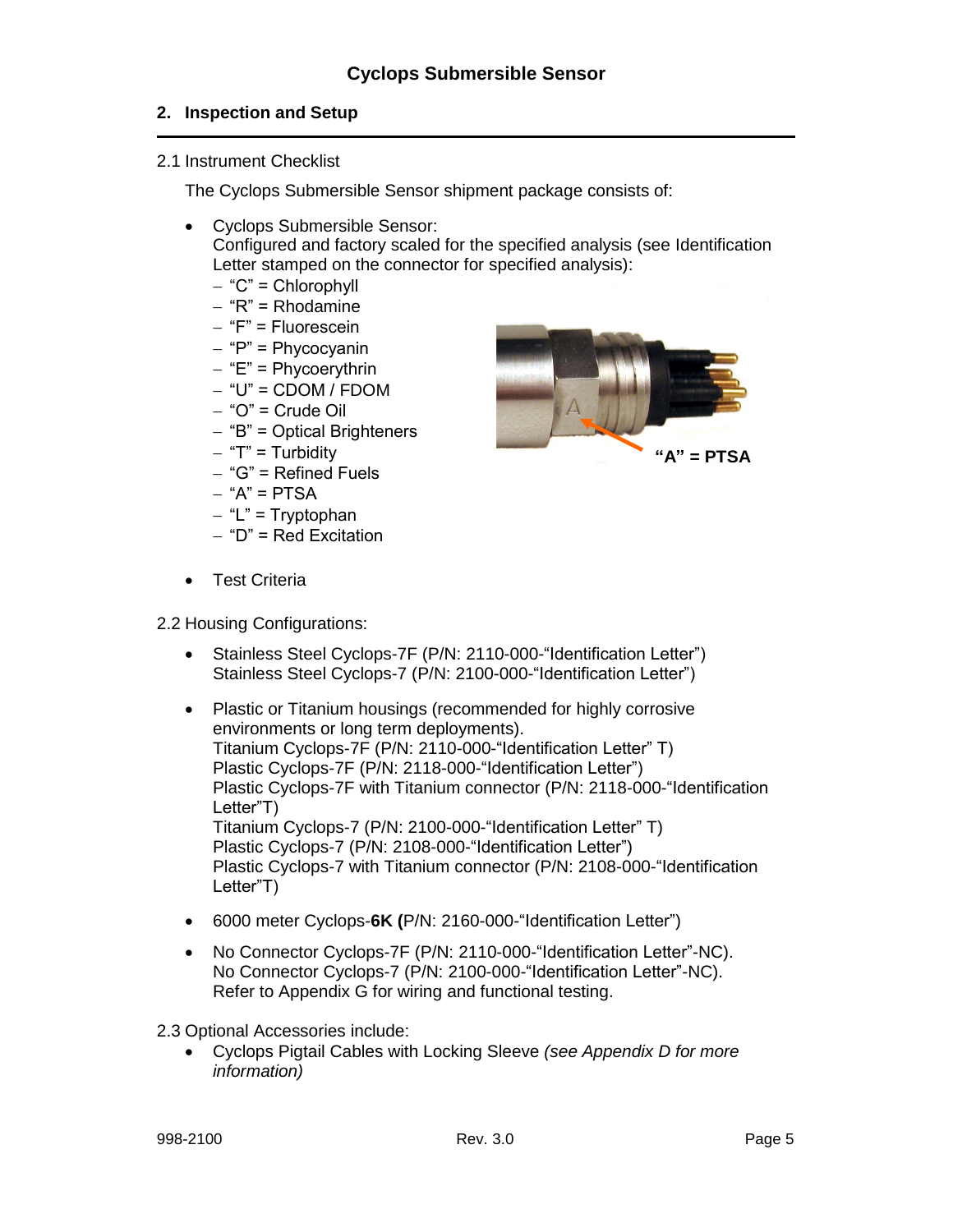# **Cyclops Submersible Sensor**

- 0.6 meter Pigtail Cable with Locking Sleeve (P/N 2100-750)
- 5 meter Pigtail Cable with Locking Sleeve (P/N 2100-755)
- 10 meter Pigtail Cable with Locking Sleeve (P/N 2100-751)
- 25 meter Pigtail Cable with Locking Sleeve (P/N 2100-752)

*Note: Turner Designs recommends you do NOT tow sensors with cables.*

- DataBank Handheld Data Logger *(see Appendix H)* (P/N 2900-000)
- Flow Cap *(see Accessory Instructions on USB Flash Drive)* Cyclops Stainless Steel and Titanium (P/N 2100-600)
	- $-$  Cyclops Plastic (P/N 2100-608)
	- Cyclops-**6K** (P/N 2160-600)
- Shade Cap *(see Accessory Instructions on USB Flash Drive)* **Note: We recommend use of the shade cap as it provides a fixed distance for sample measurement and minimizes effects from ambient light.**
	- Cyclops Stainless Steel and Titanium (P/N 2100-701)
	- $-$  Cyclops Plastic (P/N 2100-708)
	- Cyclops-**6K** (P/N 2160-700)
- Cyclops-7 Chlorophyll Standard Solution, Blue Excitation (p.n. 2100-320) **Note: Not for use with Cyclops-6K.**
- Solid Secondary Standard (SSS) for *in vivo* Chlorophyll, Phycocyanin, Phycoerythrin, Rhodamine, Fluorescein *(see Accessory Instructions on USB Flash Drive)*
	- Cyclops Stainless Steel and Titanium (P/N 2100-900)
	- Cyclops Plastic (P/N 2100-908)
	- Cyclops-**6K** (P/N 2160-900)
- Solid Secondary Standard (SSS) for UV Sensors (CDOM / FDOM, Optical Brighteners, Refined Fuels and Crude Oil) *(see Accessory Instructions on USB Flash Drive)*
	- Cyclops Stainless Steel and Titanium (P/N 2100-904)
	- Cyclops Plastic (P/N 2100-905)
	- Cyclops-**6K** (P/N 2160-901)



**Shade Cap**





**Flow Cap**

**Solid Secondary Standard**

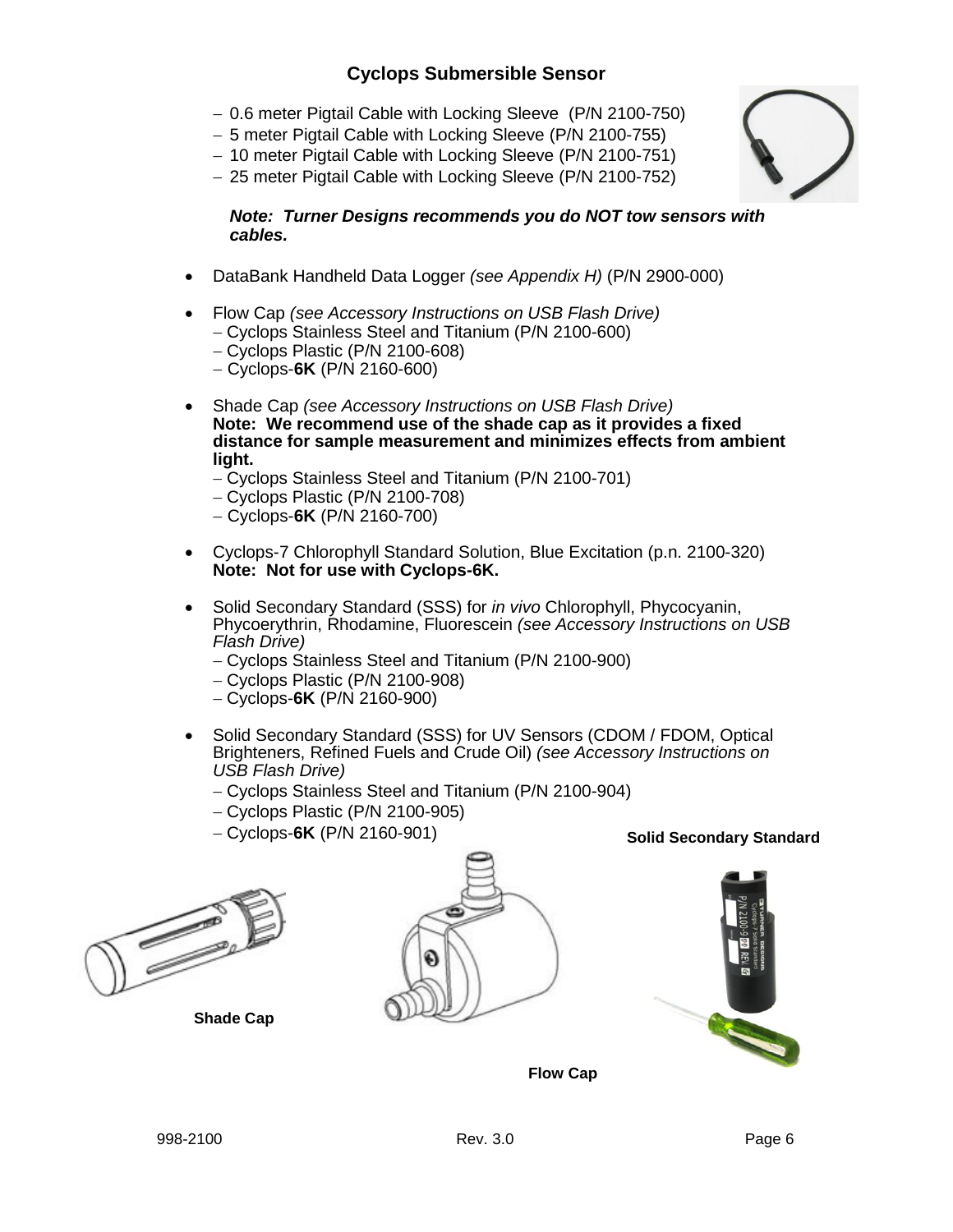2.4 Functional Test for Cyclops with connector

To perform a functional check on the Cyclops, connect the Pigtail colored wires to the power supply and multi-meter as shown in Figure 1 below.

Additional Equipment required for functional tests: DC Power Supply, 3 - 15 VDC, >100 mA Multi-meter to read  $0 - 5$  VDC



Figure 1.

With the Cyclops connected as shown in Figure 1 answer questions 1-3 by making the following functional tests:

1. Is the LED on?

Hold a piece of white paper about ½ an inch in-front of the optical head to ensure the LED is on. *Note: Cannot perform this test for Turbidity sensors because they use IR which is not visible***.**

- 2. Is there voltage output? The multi-meter should be reading some voltage >0 VDC
- 3. Does the voltage output change? Move the light source closer to your hand or a surface and check if the voltage output increases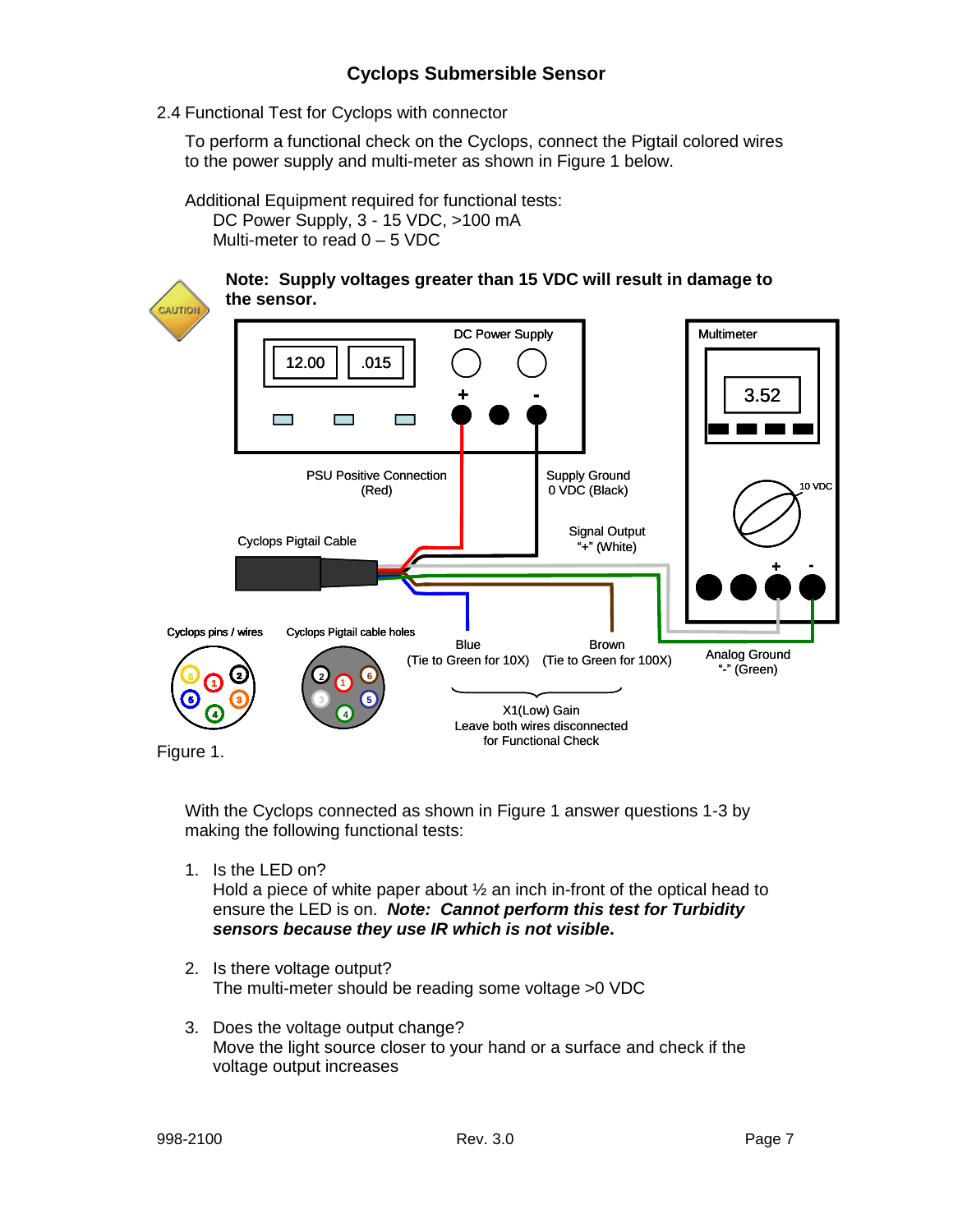# **3. Measurements with the Cyclops**

### 3.1 Introduction

The following information will describe how to:

- o Determine and set the appropriate gain
- o Calibrate the Cyclops using standards with known concentrations
- o Make measurements with the Cyclops
- o Use the Solid Secondary Standard

#### *Note: To make accurate and repeatable measurements it is important to keep the sensor clean; see section 4.1 for information on cleaning your sensor.*

3.2 Setting the Gain

Gain setting refers to the sensitivity configuration of the sensor. There are three gain settings; X1, X10 and X100. As the gain increases, the sensitivity increases and the concentration range decreases.

- 3.2.1 Gain Determination Procedure
	- 1) For *in vivo* applications, take a natural sample of water from a sampling station where you plan to deploy the Cyclops. Applying good measurement practices, store it properly and quickly transport it to a laboratory where you have the Cyclops connected to a multi meter and DC power source *(see Figure 1)*.
	- 2) Pour the water sample into a clean glass beaker and submerge the optical end of the Cyclops *(see Appendix B for "Recommended Measurement Practices for using your Cyclops in the Lab" for how best to accomplish these steps)*.
	- 3) Activate the X10 gain setting *(see Wiring Guide Appendix C)* if you believe the sample to represent a typical condition. You would like to obtain a signal from the sample that is significantly higher than a blank sample (de-ionized water or filtered seawater), but not a signal that is close to the maximum of 5 Volts.
	- 4) If the sample signal is high, (>3.0 V for example) you may choose to use the X1 gain instead of the X10 gain setting so that you avoid going over scale once you deploy the Cyclops.
	- 5) If the sample signal is very low (<0.3V) you may choose to use the X100 gain setting to achieve higher sensitivity but a smaller measurable range

This process is easier for dye tracing applications. Simply create the dye dilution of interest and record what signal level it provides on the three gain settings.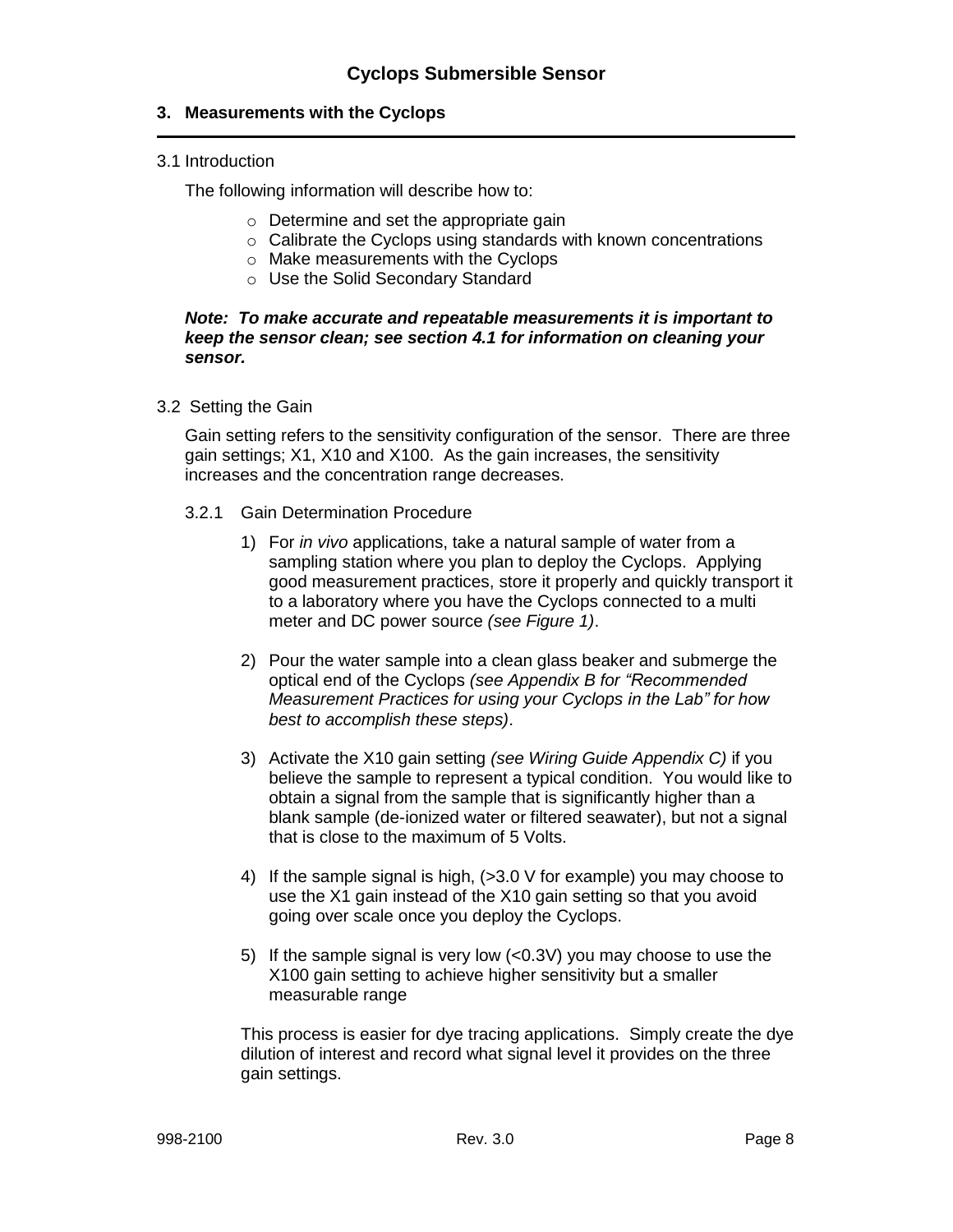## 3.2.2 Static Gain Control

If integrating into a multi parameter system or data logger that is set up for "Static Gain Control", which refers to the use of only one gain setting at a time, then you must determine which gain to use prior to deployment (see section 3.2.1) and have an integration cable made to activate that specific gain *(see Appendix C)*. For most applications the X10 gain will provide the best sensitivity, range, and resolution.

Customers wanting to dynamically change the gain ranges to achieve the optimum operating range should refer to "Method 2 – Dynamic Gain Control" in *Appendix E* on how to interface with a Data Collection System with programmable outputs.

### 3.2.3 Auto Gaining

Certain data loggers or multi parameter systems will have an auto gaining feature which will automatically adjust the sensitivity according to the voltage output from the Cyclops sensor. This feature maximizes the performance of Cyclops sensors allowing users to detect a broad range of concentrations, obtain the best resolution, and read minimum detection limits without having to rewire or manually change the sensor's sensitivity. Turner Designs manufactures the DataBank Handheld Data Logger *(see Appendix H)* which has the auto gain feature and other functions that maximize the performance of Cyclops sensors.

#### 3.3 Direct Concentration Calibration

Calibrating the Cyclops is a simple process requiring the use of calibration standards. The Cyclops can be calibrated using a single calibration standard which correlates the standard's known concentration to the voltage measured for that specific standard:

- 1) Connect the Cyclops to a power source and set the Cyclops to a gain setting *(see section 3.2.1 for explanation on how to determine gain)*
- 2) Measure the voltage from a blank sample for the configured gain setting. *Note: A good blank to use for this application is ultra pure or deionized water.*
- 3) Use a standard of known concentration and create a correlation between the standard's concentration and the sensor's voltage response. Turner Designs offers liquid dye standards which can be used for Direct Concentration Calibration converting relative fluorescence to concentration estimates. The response from various dye standards is correlated with actual fluorophore concentrations for many applications. Simply choose the appropriate standard for the application, if it is listed below, and calibrate using the following calibration instructions to obtain fluorophore concentration estimates.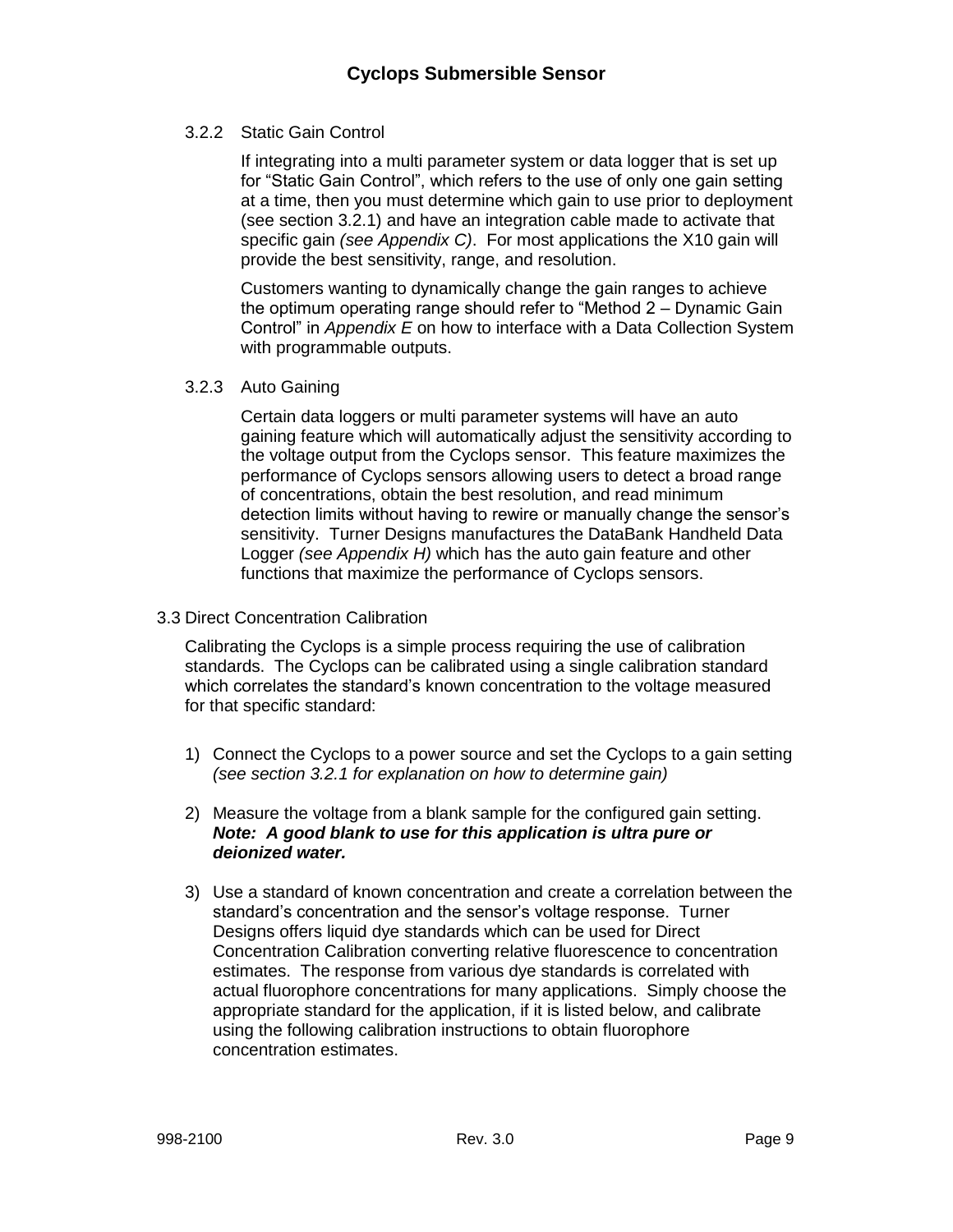| <b>Application</b><br>(Channel)                                                                                                                                                                                                                                                         | <b>Liquid Calibration</b><br><b>Standard</b><br><b>Concentration (ppb)</b> | Part<br><b>Number</b>      | <b>Fluorophore</b><br>Concentration                | <b>Fluorophore</b>        | <b>NOTES</b>                                                                                                                               |
|-----------------------------------------------------------------------------------------------------------------------------------------------------------------------------------------------------------------------------------------------------------------------------------------|----------------------------------------------------------------------------|----------------------------|----------------------------------------------------|---------------------------|--------------------------------------------------------------------------------------------------------------------------------------------|
| Chl in vivo<br>(Blue)                                                                                                                                                                                                                                                                   | RWT 400 ppb                                                                | 6500-120                   | $40 \mu g/L$                                       | <b>CHL</b>                |                                                                                                                                            |
| Phycocyanin<br>(PC)                                                                                                                                                                                                                                                                     | RWT 200 ppb                                                                | 6500-020                   | 260 ppb                                            | <b>PC</b>                 |                                                                                                                                            |
| Phycoerythrin<br>(PE)                                                                                                                                                                                                                                                                   | RWT 50 ppb                                                                 | 6500-020<br>(See<br>NOTES) | 500 ppb                                            | PE                        | Dilute 6500-020 to 50 ppb<br>(1 part dye to 3 parts<br>deionized water) before<br>use with Calibration<br>Instructions 1.3 for PE<br>units |
| Crude Oil                                                                                                                                                                                                                                                                               | PTSA 100 ppb                                                               | 10-608                     | 275 ppm                                            | Osberg Light<br>Crude Oil |                                                                                                                                            |
| <b>CDOM</b>                                                                                                                                                                                                                                                                             | PTSA 400 ppb                                                               | 10-609                     | $125$ ppb                                          | Quinine<br>Sulfate        |                                                                                                                                            |
|                                                                                                                                                                                                                                                                                         | Other recommended standards:                                               |                            |                                                    |                           |                                                                                                                                            |
| Turbidity                                                                                                                                                                                                                                                                               | <b>10 NTU</b><br><b>100 NTU</b><br><b>1000 NTU</b>                         | 8506<br>8507<br>8620       | <b>10 NTU</b><br><b>100 NTU</b><br><b>1000 NTU</b> | Turbidity                 | AMCO Clear standards<br>can be purchased through<br><b>GFS Chemicals</b>                                                                   |
| Sigma Aldrich Tryptophan Standard<br>Weigh out 0.1g of tryptophan into 1L ultrapure water to make 100mg/L solution (100,000ppb).<br>Tryptophan<br>Then, 50mL of the 100mg/L is transferred to another 1L volumetric flask and made up with ultrapure<br>water to get 5000ug/L (5000ppb) |                                                                            |                            |                                                    |                           |                                                                                                                                            |
| <b>Refined Fuels</b>                                                                                                                                                                                                                                                                    | Fisher Scientific NDSA Standard 4500 ppb NDSA is equivalent to 1 pm BTEX   |                            |                                                    |                           |                                                                                                                                            |
| Optical<br><b>Brighteners</b>                                                                                                                                                                                                                                                           | <b>Sigma Aldrich Uvitex Dye</b>                                            |                            |                                                    |                           |                                                                                                                                            |

#### *Note: These fluorophore concentrations are an approximation. Actual estimates will vary depending on specific sampling conditions.*

4) Once a correlation has been made, use the following equation to calculate concentration estimates for the calibrated gain:

 $C_{\text{Sample}} = [(C_{\text{Std}})/( \text{Volts}_{\text{Std}} - \text{Volts}_{\text{Blank}})] * ( \text{Volts}_{\text{Sample}} - \text{Volts}_{\text{Blank}})$ 

 $C_{\text{Std}}$  = Concentration value of standard used for calibration Csample = Concentration of sample  $Volts<sub>Std</sub> = Voltage reading from standard concentration$ Volts<sub>Sample</sub>= Voltage reading from sample(s)  $Volts<sub>blank</sub> = Voltage reading from blank$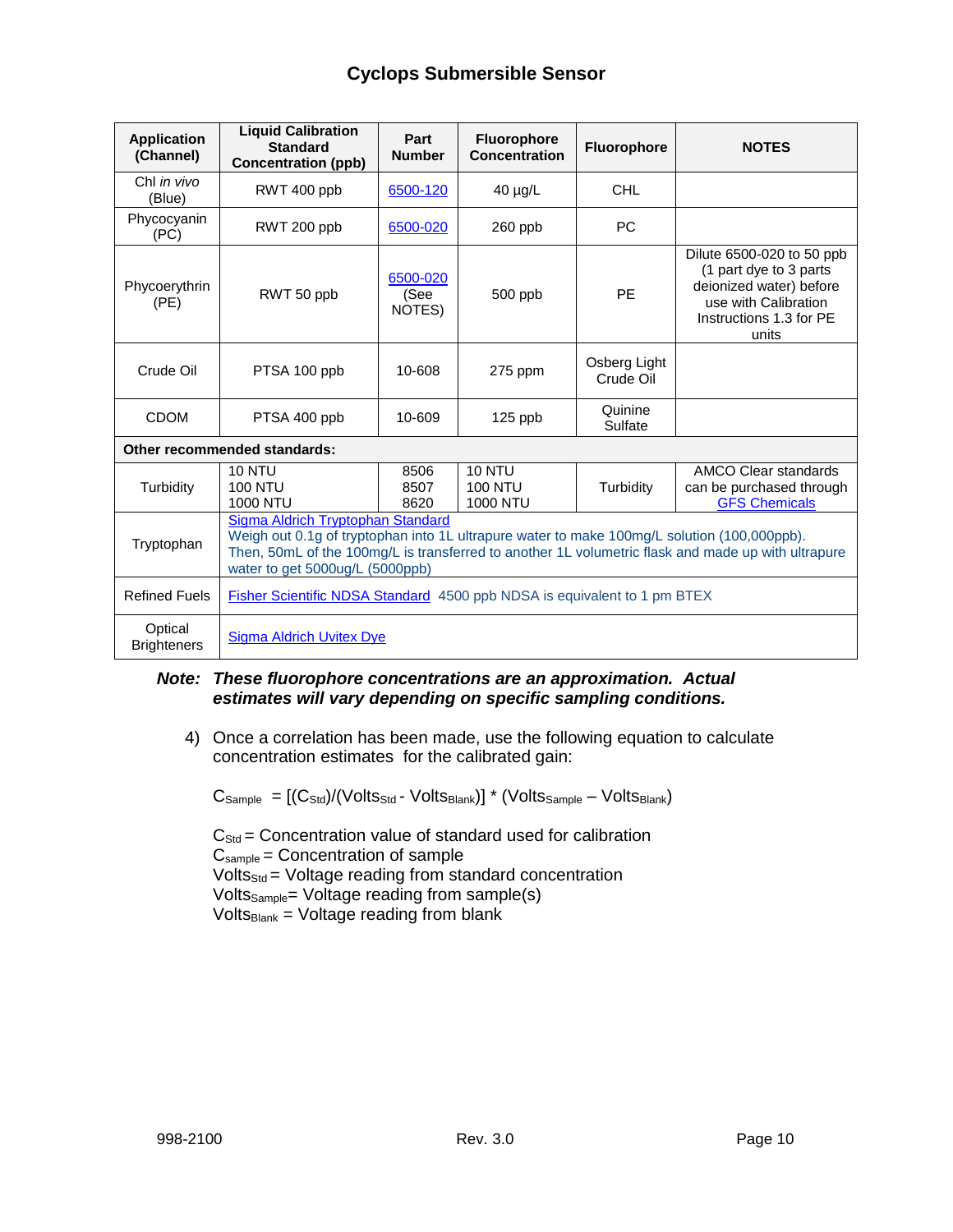## **4. Maintenance and Warranty**

#### 4.1 Maintenance

4.1.1 Rinsing

The Cyclops should be rinsed or soaked in fresh water following each deployment, ideally until it is completely clean again.

### 4.1.2 Care for the bulkhead connector

A light coat of Silicone spray should be used on the rubber of the male pins of the bulkhead to aid in sealing. The manufacturer recommends 3M™ Silicone Lubricant Spray or Loctite 8021 spray. *Note: You should avoid using silicone grease. Do NOT use WD-40, it will destroy the connectors.*

4.1.3 Care for the optics

The optical window should be visually inspected after each deployment following a soaking in fresh water. If cleaning is needed, use optical tissue to clean the window with soapy water.



# *Note: The Cyclops should NOT come in contact with any organic solvents (i.e. acetone, methanol) or strong acids and bases.*

The UV Cyclops models are the **ONLY** Cyclops sensors that can be calibrated with Quinine Sulfate standards made in Hydrosulfuric Acid. All other Cyclops models **CANNOT** be used in Hydrosulfuric Acid.

#### 4.2 Warranty Terms

Turner Designs warrants the Cyclops and accessories to be free from defects in materials and workmanship under normal use and service for a period of 12 months from the date of shipment from Turner Designs with the following restrictions:

- Turner Designs is not responsible for replacing parts damaged by accident or neglect. Your instrument must be installed according to instructions in the User's Manual. Damage from corrosion is not covered. Damage caused by customer modification of the instrument is not covered.
- This warranty covers only Turner Designs products and is not extended to equipment used with our products. We are not responsible for incidental or consequential damages, except in those states where this limitation is not allowed. This warranty gives you specific legal rights and you may have other rights which vary from state to state.
- Damage incurred in shipping is not covered.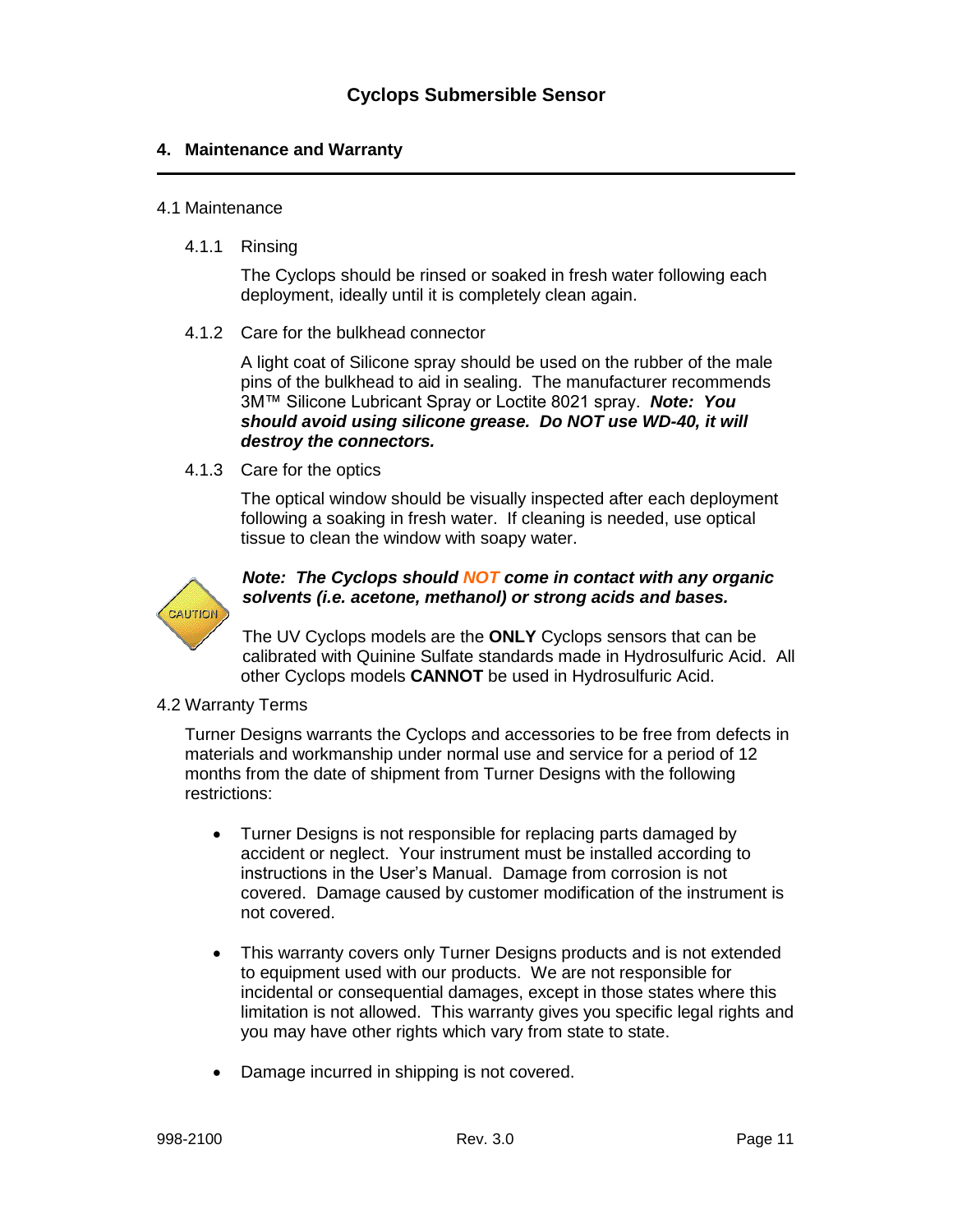## 4.3 Warranty Service

To obtain service during the warranty period, the owner shall take the following steps:

1. Write, email or call Turner Designs Technical Support and describe as precisely as possible the nature of the problem.

**Phone:** 1 (877) 316-8049 **Email:** [support@turnerdesigns.com](mailto:support@turnerdesigns.com)

- 2. Carry out any adjustments or tests as suggested by Technical Support.
- 3. If proper performance is not obtained you will be issued a Return Materials Authorization number (RMA) to reference. Package the unit, write the RMA number on the outside of the shipping carton, and ship the instrument, prepaid, to Turner Designs. If the failure is covered under the warranty terms the instrument will be repaired and returned free of charge, for all customers in the contiguous continental United States.

For customers outside of the contiguous continental United States who purchased equipment from one of our authorized distributors, contact the distributor. If you purchased directly, contact us. We will repair the instrument at no charge. Customer pays for shipping, duties, and documentation to Turner Designs. Turner Designs pays for return shipment (custom duties, taxes and fees are the responsibility of the customer).

4.4 Out-of-Warranty Service

Follow steps for Warranty Service as listed above. If Technical Support can assist you by phone or correspondence, we will be glad to, at no charge. Repair service will be billed on a fixed price basis, plus any applicable duties and/or taxes. Shipment to Turner Designs should be prepaid. Your bill will include return shipment freight charges.

## **Address for Shipment:**

Turner Designs, Inc. 1995 N. 1<sup>st</sup> Street San Jose, CA 95112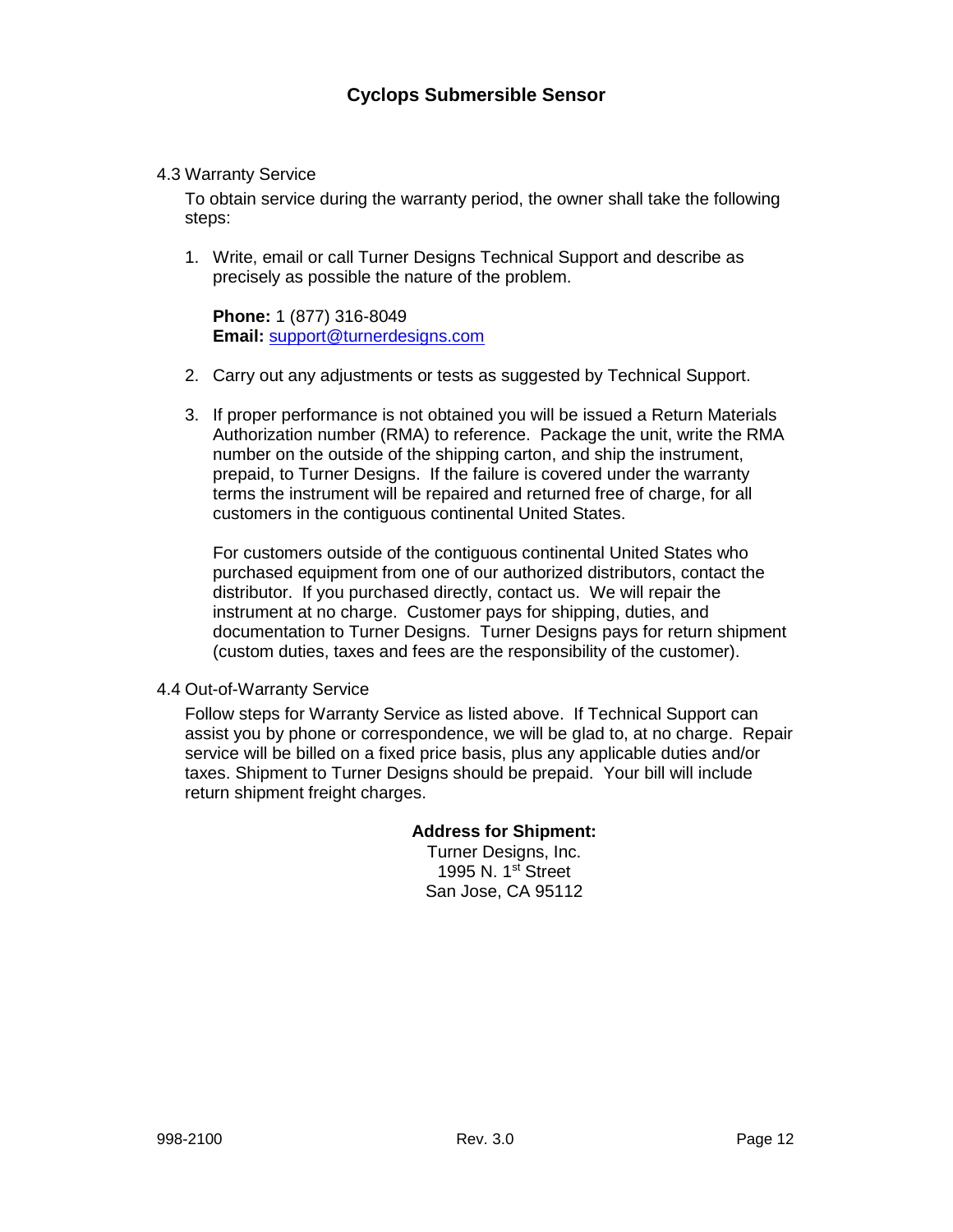**Cyclops Submersible Sensor**

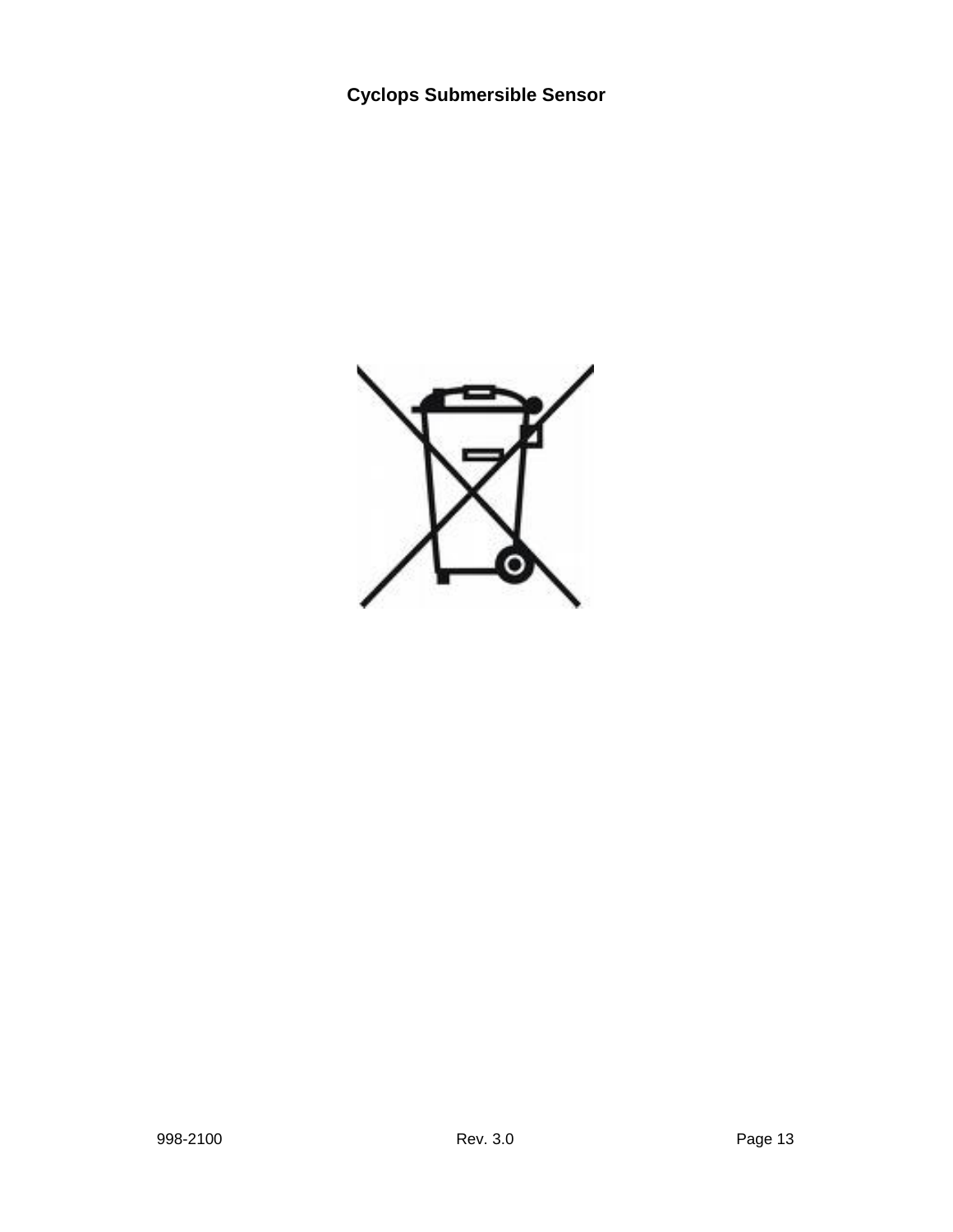| Parameter                                                          | Specification                                                |     |               |     |
|--------------------------------------------------------------------|--------------------------------------------------------------|-----|---------------|-----|
| Linearity (full range)                                             | 0.99 R <sup>2</sup>                                          |     |               |     |
|                                                                    |                                                              |     |               |     |
|                                                                    | <b>CDOM/FDOM</b>                                             | 240 | Phycocyanin   | 160 |
|                                                                    | Chlorophyll in vivo                                          | 240 | Phycoerythrin | 270 |
| Power Requirement mW @ 12V                                         | Fluorescein Dye                                              | 145 | PTSA Dye      | 320 |
|                                                                    | Oil - Crude                                                  | 250 | Rhodamine Dye | 175 |
|                                                                    | Oil - Fine                                                   | 530 | Tryptophan    | 540 |
|                                                                    | <b>Optical Brighteners</b>                                   | 200 | Turbidity     | 120 |
| Input Voltage                                                      | $3 - 15$ VDC                                                 |     |               |     |
| <b>Signal Output</b>                                               | $0 - 5$ VDC Analog                                           |     |               |     |
|                                                                    | Ambient: 0 to 50 °C                                          |     |               |     |
| <b>Temperature Range</b>                                           | Water Temp: -2 to +50 $\degree$ C                            |     |               |     |
| <b>Light Source</b>                                                | <b>Light Emitting Diode</b>                                  |     |               |     |
| <b>Excitation Wavelength</b>                                       | Visible - Chl, RWT, PC, PE, F                                |     |               |     |
|                                                                    | - CDOM / FDOM, Oil, OB, RF, PTSA<br>UV<br>IR.<br>- Turbidity |     |               |     |
| Detector                                                           | Photodiode                                                   |     |               |     |
| Detection Wavelength                                               | $300 - 1100$ nm                                              |     |               |     |
| Warm up time                                                       | Cyclops-7F: 1 second<br>Cyclops-7: 5 seconds                 |     |               |     |
|                                                                    | (Standard) 316 Stainless Steel                               |     |               |     |
| <b>Housing Material - Cyclops</b>                                  | (Optional) Titanium<br>(Optional) Plastic                    |     |               |     |
| Housing Material - Cyclops-6K                                      | <b>Titanium</b>                                              |     |               |     |
|                                                                    | <b>Stainless Steel and Titanium</b>                          |     |               |     |
|                                                                    | L: 5.74 in., 14.48 cm; L NC: 4.34 in., 11.02cm               |     |               |     |
| Dimensions - Cyclops                                               | D: 0.875 in., 2.23 cm                                        |     |               |     |
|                                                                    | Plastic                                                      |     |               |     |
|                                                                    | L: 5.72 in., 14.48 cm; L NC: 4.35 in., 11.04cm               |     |               |     |
|                                                                    | D: 1.25 in., 3.18 cm                                         |     |               |     |
| Dimensions - Cyclops-6K<br>L: 6.6 in, 6.76 cm; D: 1.75 in, 4.45 cm |                                                              |     |               |     |
| Depth Rating - Cyclops                                             | 600 meters                                                   |     |               |     |
| Depth Rating - Cyclops-6K                                          | 6000 meters                                                  |     |               |     |
| Weight - Cyclops                                                   | 5 oz; 142 gm                                                 |     |               |     |
| Weight - Cyclops-6K                                                | 22 oz; 620 gm                                                |     |               |     |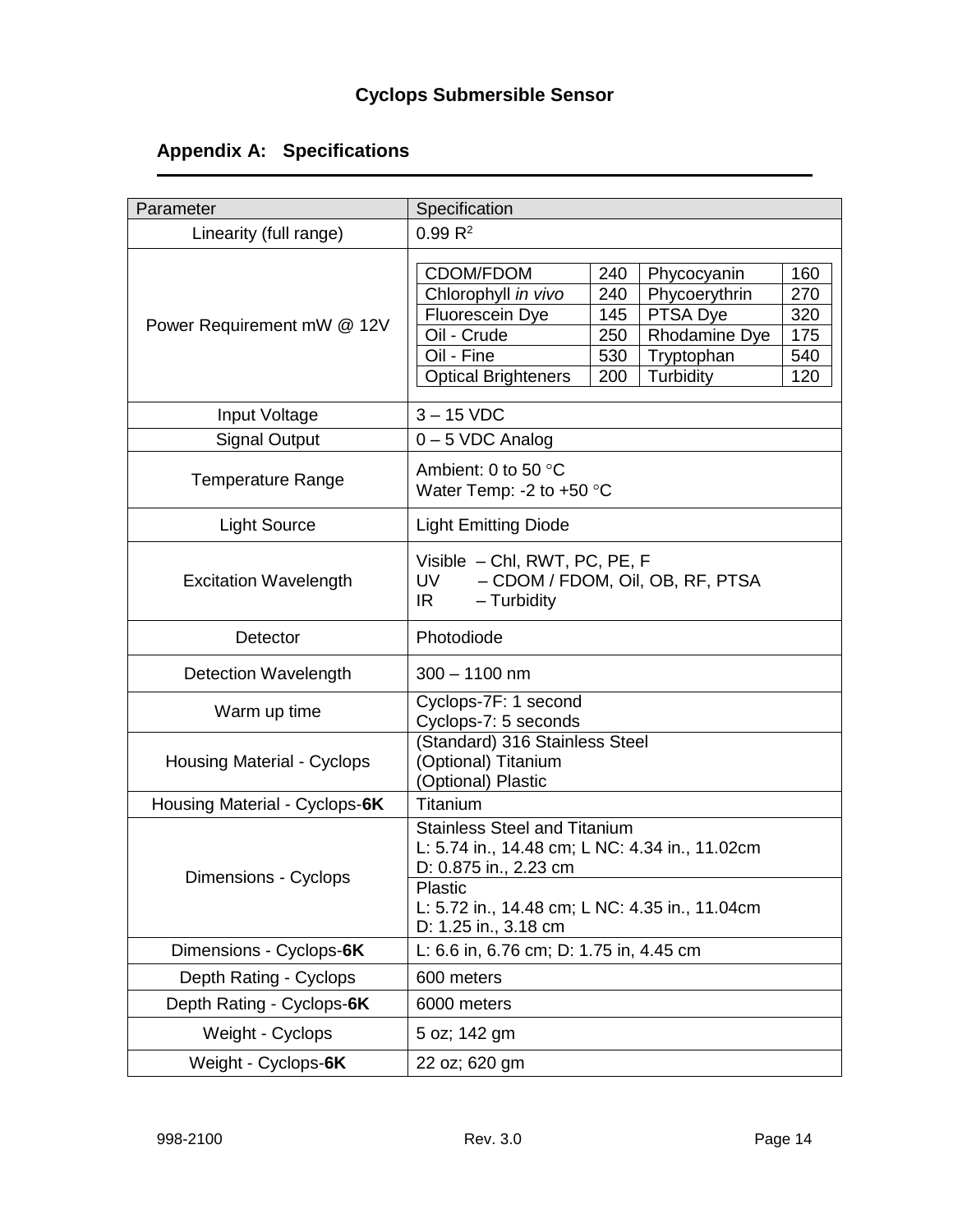# **Appendix B:Recommended Measurement Practices**

## *Recommended Lab Practices for Measurements*

The following steps will improve the accuracy and repeatability of your measurements, especially at low concentration levels:

- 1. Use a non-fluorescent container for your water samples. *Note: Plastic may fluoresce and interfere with the sample's fluorescence.*
- 2. If using a glass container, place the container on a non-reflective black surface.
- 3. Ensure that the sensor is more than 3 inches above the bottom of the container.
- 4. Ensure that the sensor is in the center of the container and has more than 2 inches clearance between the cirumference of the sensor and the inside surface of the beaker.

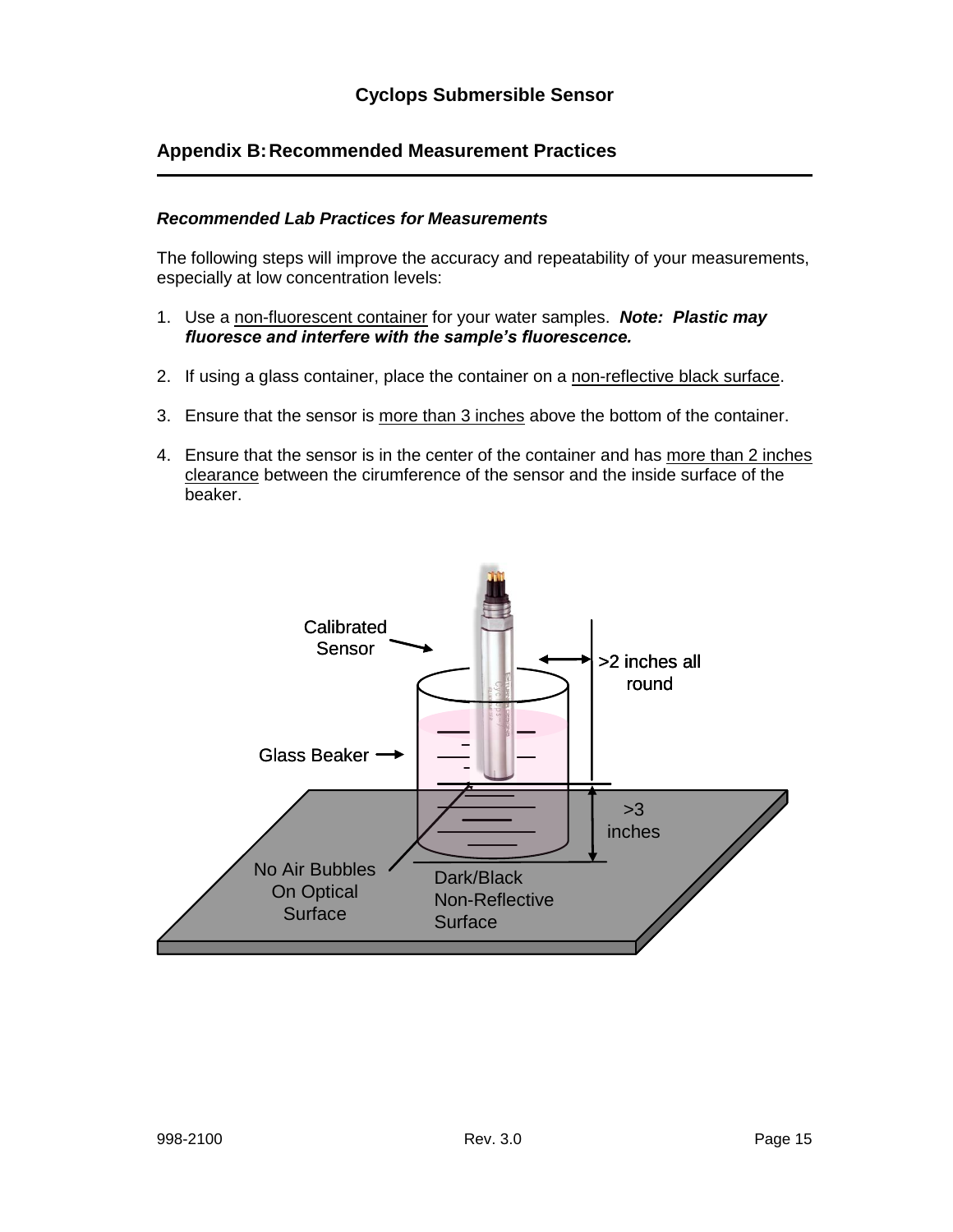| Cyclops<br>Wire | Pin.<br><b>Number</b> | <b>Function</b>                             | Connection                               |
|-----------------|-----------------------|---------------------------------------------|------------------------------------------|
| Red             |                       | <b>Supply Voltage</b><br>$3 - 15$ VDC       | <b>PSU</b> – Positive Connection         |
| <b>Black</b>    | 2                     | Supply Ground, OVDC                         | <b>PSU</b> – Ground Connection           |
| Orange          | 3                     | Signal Out to data logger "+"<br>$0 - 5VDC$ | <b>Multimeter Positive</b><br>Connection |
| Green           | 4                     | Analog Ground "-",<br>0 VDC                 | <b>Multimeter Negative</b><br>Connection |
| <b>Blue</b>     | 5                     | X10 Gain, (Medium Sensitivity)              | See table below                          |
| Yellow          | 6                     | X100 Gain, (High Sensitivity)               | See table below                          |

# **Appendix C: Wiring Guide**

Cyclops pins / wires



Cyclops Pigtail cable holes



# *Gain Switching Table*

| Gain 10<br>(Blue)             | Gain 100<br>(Brown)           | Gain           |
|-------------------------------|-------------------------------|----------------|
| Not connected                 | Not connected                 | X <sub>1</sub> |
| Connected to<br>analog ground | Not connected                 | $X$ 10         |
| Not connected                 | Connected to<br>analog ground | X 100          |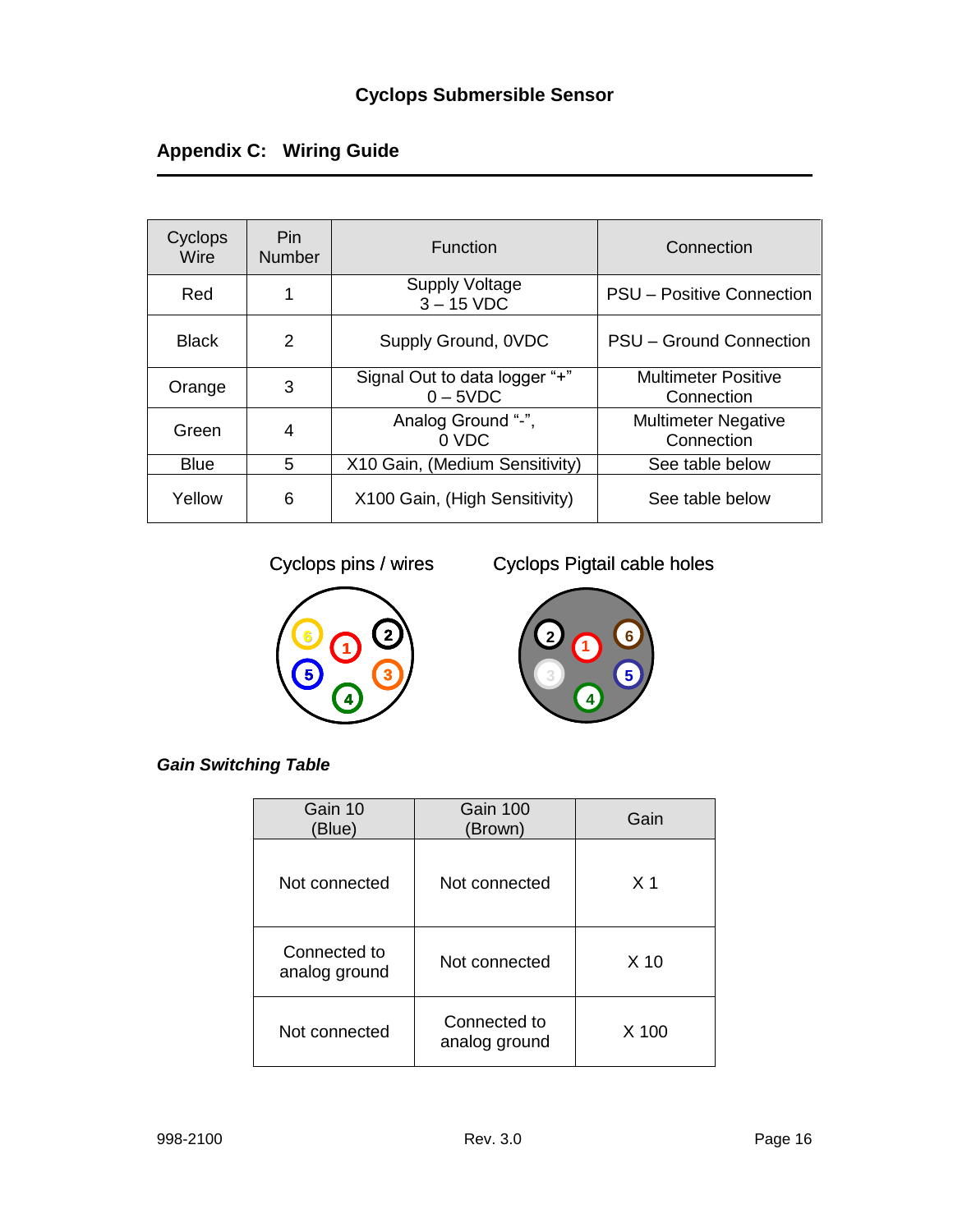# **Appendix D:Pigtail Cable and Connector Information**

Dimension details of 24" length cable with 20 gauge colored lead wire, connects to 6 pin male connector. (Cable manufacturer/Part No: IMPULSE/MCIL-6-FS)





*Female locking sleeve, (Impulse P/No. MCDLS-F)*

## Cyclops Pigtail cable holes



Cyclops pins / wires



A maximum cable length up to 100 meters can be connected to the Cyclops if the following conditions are met:

- 1) The cable is shielded and contains 20 gauge conductor size or greater (i.e. Beldon No. 8426 cable).
- 2) The 0-5 volt Analog output is connected to a device (i.e. Data Logger) with an input impedance of 1 MegOhm or greater.
- 3) The supply Voltage to the Cyclops is between 5 and 15 volts.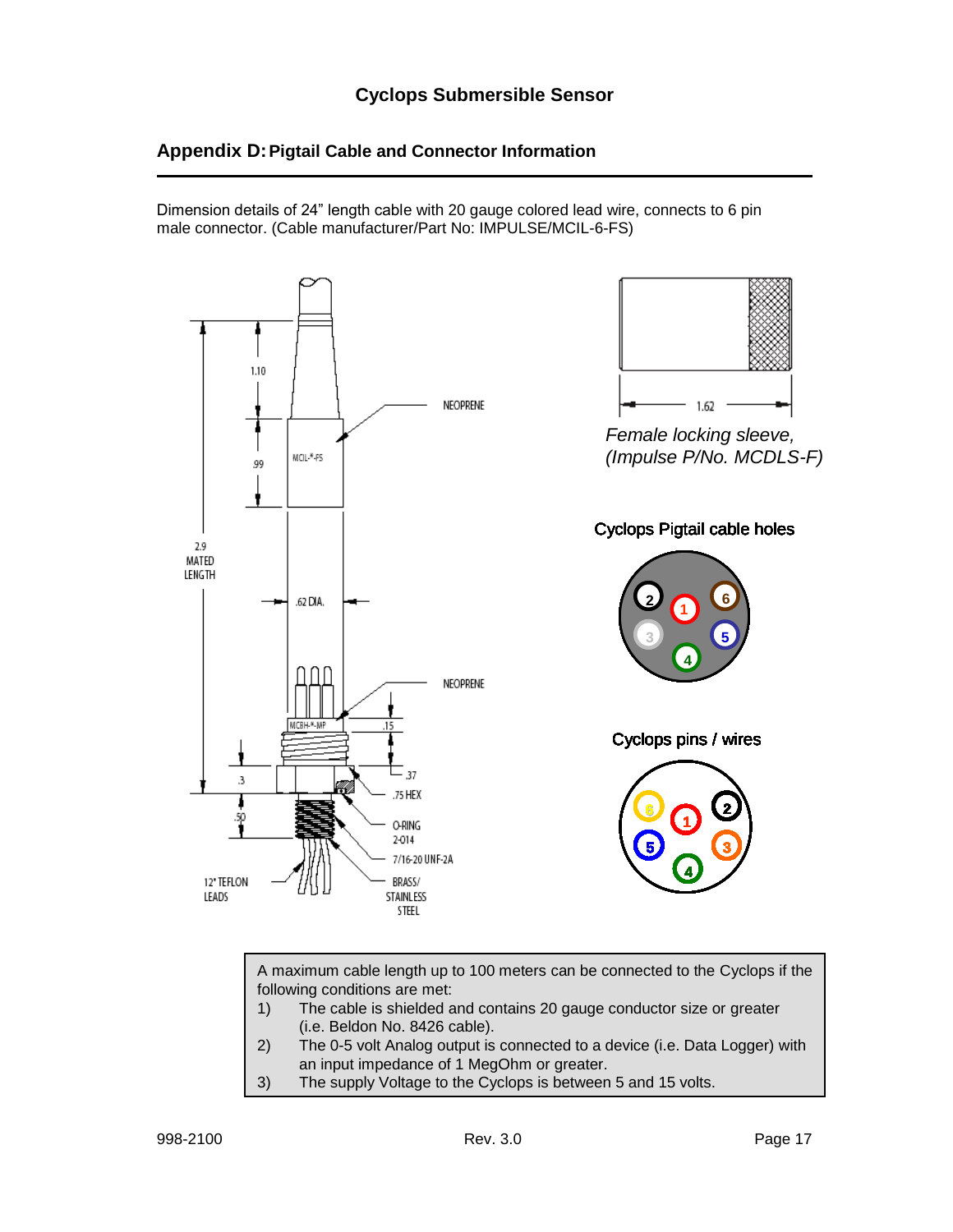# **Appendix E: Controlling the Gain**

The operating range can either be set to one of the 3 available ranges, which will be referred to as "Static Gain Control", or it can be dynamically changed to achieve the optimum operating range, referred to below as "Dynamic Gain Control". The first approach is applicable when using the Cyclops as a stand-alone sensor. The second approach is applicable when the Cyclops is integrated into a system with control capability.

Both methods are implemented by grounding "driving Low" the appropriate gain control pin. The X10 and X100 gain control pins are normally in a "High" state if they are not connected to anything. This means the Cyclops default is the X1 gain (largest concentration range) mode. The Cyclops can be put into higher gain, lower concentration range modes, by connecting either the X10 or X100 pin **(but not both at the same time)** to ground.

### *Method 1 - Static Gain Control*

Connect the X10 or X100 pin to the analog ground pin of the Cyclops pigtail connector. See the Gain Switching Table in Appendix C to determine the required configuration for desired gain/measurement range. See Appendix D for Pigtail Cable and Connector information. Also, see "Setting the Gain" section 3.2 for more information on "Static Gain Control".

#### *Method 2 - Dynamic Gain Control*

If you have a Data Collection System (DCS) that has programmable outputs you can use them to control the Cyclops gain settings. Following are three common output types found in DCSs and how to connect them to the Cyclops. Refer to your DCS manual to determine which is appropriate. (For those who want technical data: the Cyclops's X10 and X100 gain control pins are connected internally to the input of a Schmitt trigger inverter, part number 74LVC1G14, and a 100K ohm pull-up resistor. Both use a 5-Volt power supply.)

#### Output type 1: Digital Signals

Logic signals can be used to drive the gain control pins. In most cases you can connect the digital signal output of the DCS directly to the Cyclops gain control pins. To drive them high, the voltage should be 3 VDC min – 5 VDC max. To drive them low, the voltage should be 1 VDC max – 0 VDC min. You may need to connect the Cyclops analog ground to the DCS ground.

#### Output type 2: Open Collector Signals

This type of output is either open or connected to ground. Connect the Cyclops gain control pins directly to these outputs. You may need to connect the Cyclops analog ground to the DCS ground.

#### Output type 3: Relays

Relays act as a controllable switch. Connect one end of the relay to the Cyclops analog ground. Connect the other end of the relay to the Cyclops gain control pin.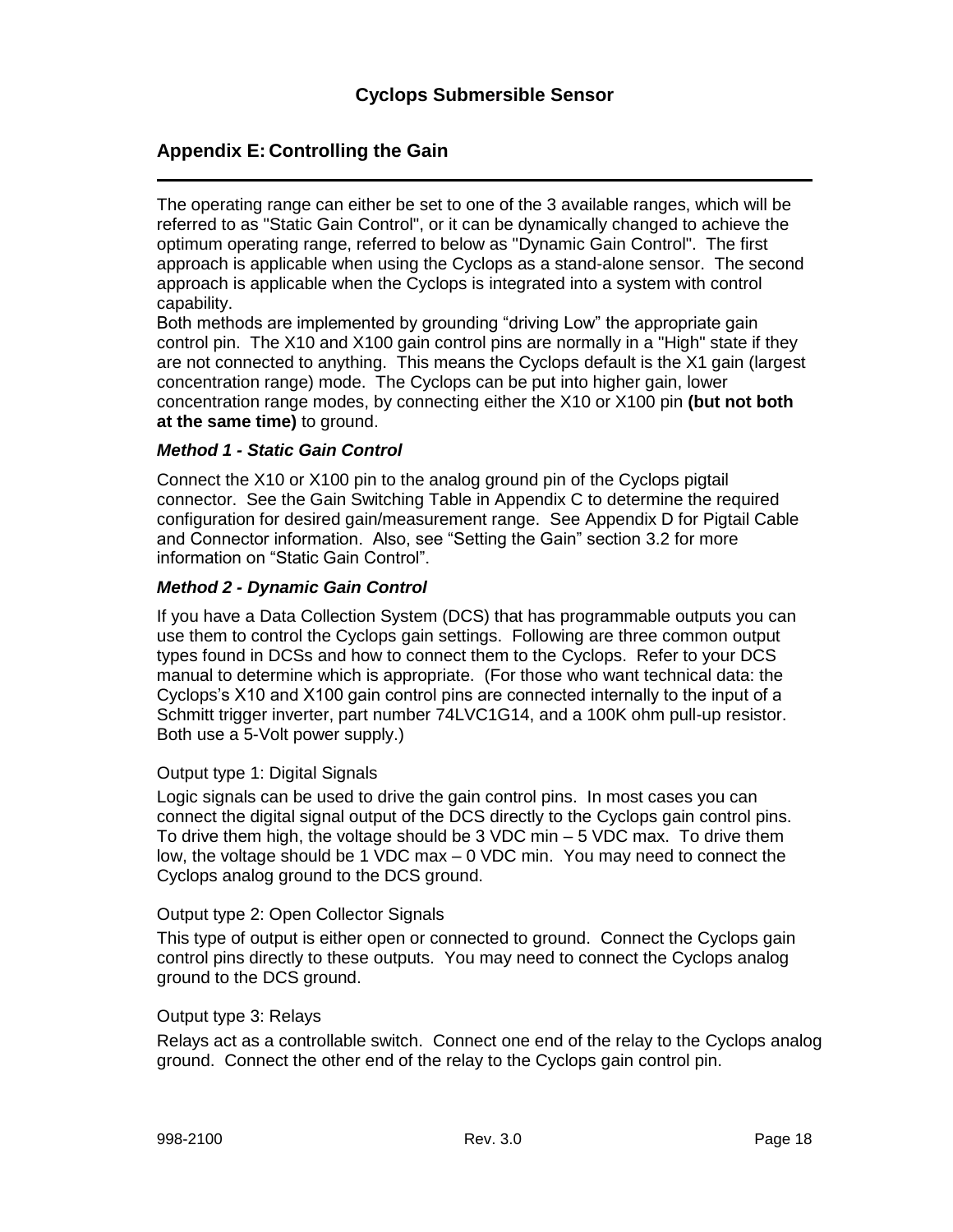# **Appendix F: Linear Range, Quenching and Temperature Considerations**

The linear range is the concentration range in which the fluorometer's output is directly proportional to the concentration of the signal. The linear range begins with the smallest detectable concentration and spans to an upper limit (concentration) that is dependent upon the properties of the material, filters used, and path length.

A non-linear relationship is seen at very high concentrations where the signal does not increase at a constant rate in comparison to the change in concentration (see figure below). At even higher concentrations, the signal will decrease even though the sample concentrations are continuing to increase. This effect is known as "signal quenching".

Linearity can be checked by diluting a sample 1:1 or some other convenient ratio. If the sample is still in the linear range, the reading will decrease in direct proportion to the dilution. If the reading does not decrease in direct proportion to the dilution, or if the reading increases, the sample is beyond the linear range.

## **Temperature Considerations**

Fluorescence is temperature sensitive. As the temperature of the sample increases, the fluorescence decreases. For greatest accuracy, record the sample temperature and correct the sensor output for changes in temperature.

For further information on how temperature, light, water quality and the physiological state of the algal cells can all affect the measurement of chlorophyll, please refer to the application section of Turner Designs' website.



*Graph showing Linear and Quenching Regions of the sample's response*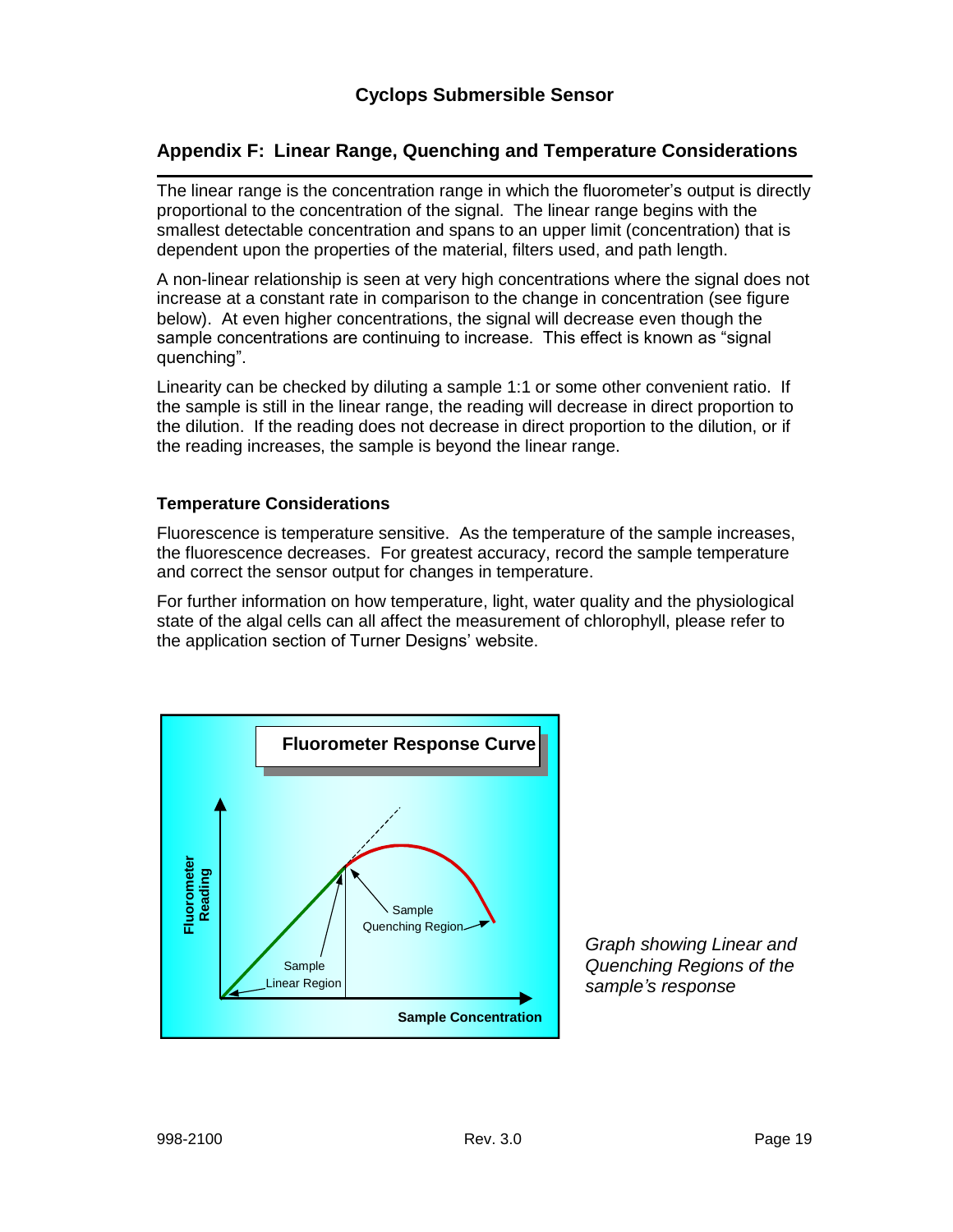# **Cyclops Submersible Sensor**

# **Appendix G: Functional Test for Cyclops with no Connector**

To perform a functional check on the Cyclops, connect the Cyclops colored wires to the power supply and multi-meter as shown in Figure 2 below.



No Connector Cyclops (P/N: 2110/2100-000-"Identification Letter"-NC)

Additional Equipment required for functional tests: DC Power Supply, 3 - 15 VDC, >100 mA Multi-meter to read 0 – 5 VDC



Figure 2.

With the Cyclops connected as shown in Figure 2 answer questions 1-3 by making the following functional tests:

1. Is the LED on?

Hold a piece of white paper about ½ an inch in-front of the optical head to ensure the LED is on. *Note: Cannot perform this test for Turbidity sensors because they use IR which is not visible***.** 

- 2. Is there voltage output? The multi-meter should be reading some voltage >0 VDC
- 3. Does the voltage output change? Move the light source closer to your hand or a surface and check if the voltage output increases